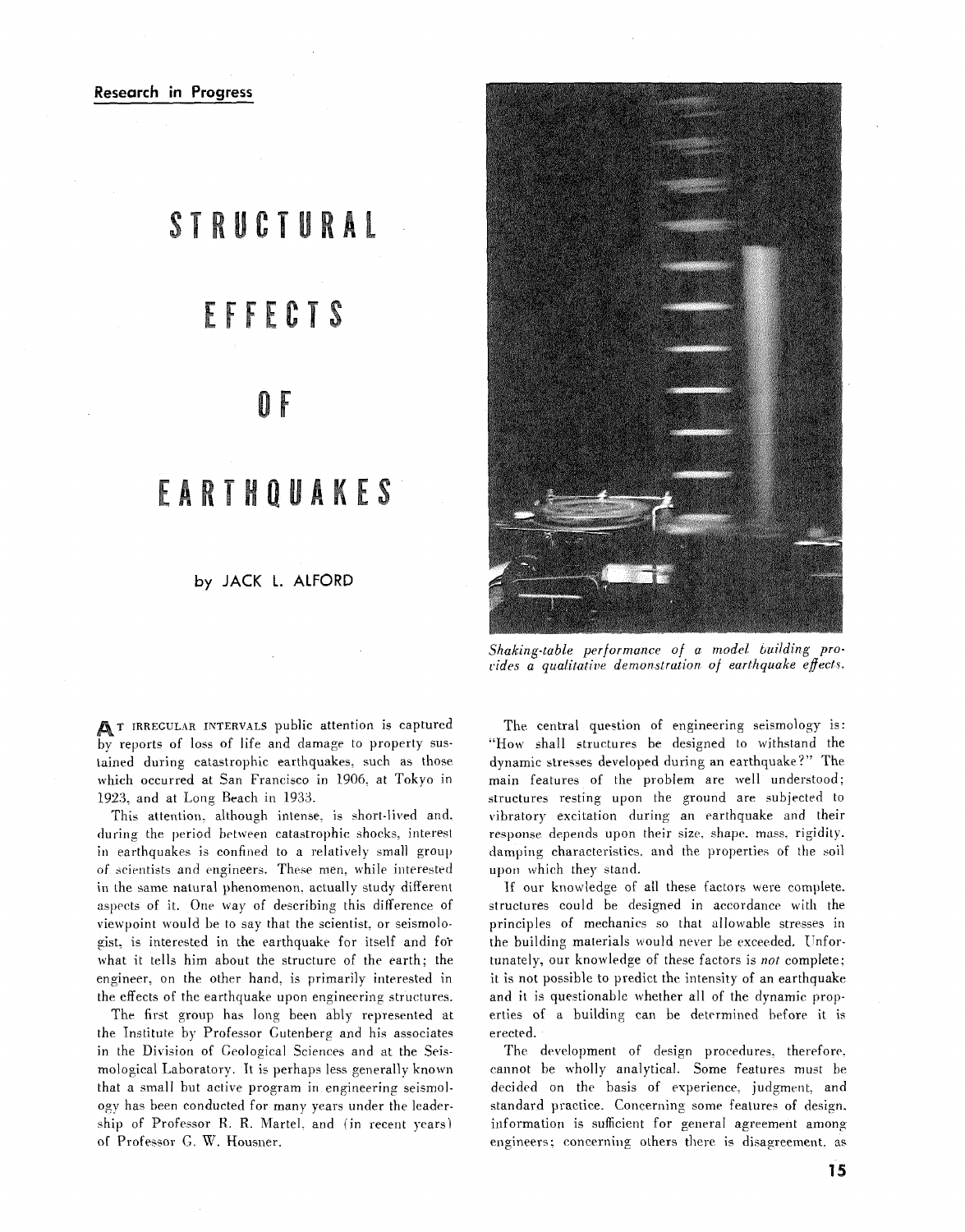

a critical comparison of the seismic force requirements of the various building codes will show. The purpose of research in engineering seismology is to reduce this area of disagreement.

Attack on the problem of earthquake-resistant design has used three principal approaches. The first of ihese has been the study of buildings damaged during actual earthquakes; such a study was made by Professor Martel in Long Beach following the earthquake of March 10, 1933.

The second approach has been to subject scale models of structures to simulated earthquakes in the laboratory. This method has not been employed at Caltech, except in a qualitative way, because of the difficulty of simulating satisfactorily in the laboratory either the earthquake accelerations or the building properties.

The third principal technique used in engineering seismology investigations has been analysis of the response of structures to transient base accelerations. Recent work at Caltech has been of this type.

In the initial stages of the analytical treatment, only the simplest of structures is studied; in its ideal form it becomes the simple oscillator shown at the left of the diagram above. Acceleration of the base of the ideal structure produces inertia forces and. if the form of the base acceleration is known. the vibration problem thus posed can be solved in a straightforward manner.

*An idealized structure and its ~[ectric circuit analog. The identical form of the differential equations for the two systems* **is** *the basis of a quantitative analogy.* 

Such solutions are very tedious by ordinary mathematical techniques. however, as may be appreciated from an inspection of the typical ground acceleration record shown below.

This obstacle has been overcome through the use of ihe Electric Analog Computer (see *E&S* for April, 1949) in the Institute's Analysis Laboratory. An electric circuit which is the analog of the simple mechanical oscillator, as shown at the right of the diagram above, is subjected to a voltage which has the same form as the earthquake ground acceleration. The ensuing response of the oscillator is then observed by displaying the analogous electrical quantity on the screen of an oscilloscope, whence it can be measured (to an appropriate scale).

#### **Spectrum of an earthquake**

In this manner a graph of the sort shown on page 17 can be constructed; this graph is called the spectrum of the earthquake. The significance of the spectrum is that it separates the characteristics of the earthquake from the characteristics of particulat structures. During the past year a study of 88 such spectra was completed at Caltech. covering all of the important strong-motion earthquakes recorded in the United States since 1933. Basic acceleration data for this study were provided by



*North-south ground acceleration for El Centro, California, earthquake on December 30, 1934.*